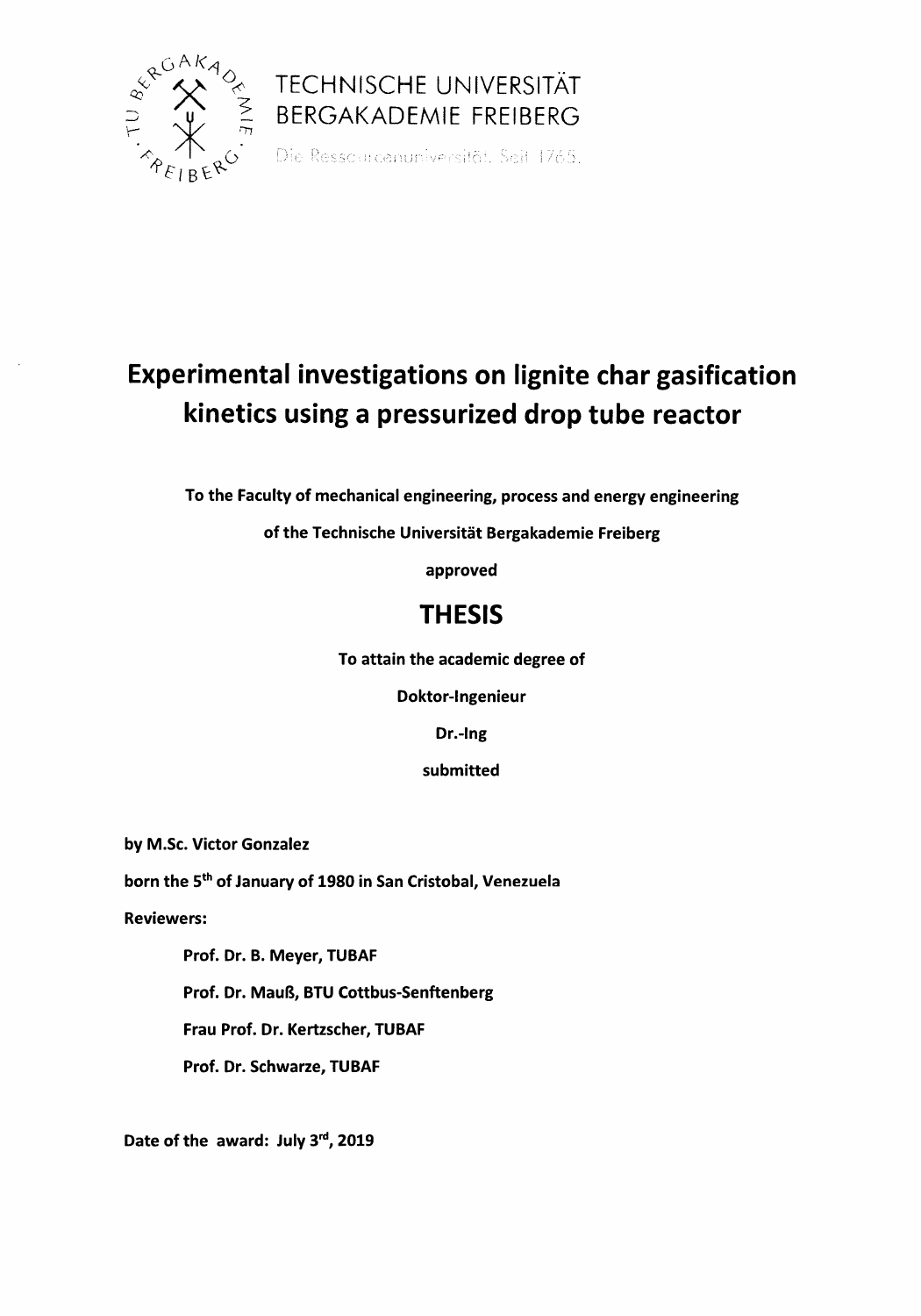## Table of contents

| 1.1.                                                                                |  |
|-------------------------------------------------------------------------------------|--|
|                                                                                     |  |
|                                                                                     |  |
|                                                                                     |  |
|                                                                                     |  |
|                                                                                     |  |
| 2.1.3. Experimental arrangements used in gasification kinetic studies  10           |  |
|                                                                                     |  |
|                                                                                     |  |
|                                                                                     |  |
|                                                                                     |  |
|                                                                                     |  |
|                                                                                     |  |
|                                                                                     |  |
|                                                                                     |  |
|                                                                                     |  |
|                                                                                     |  |
| 3.1.1. Parameters related to the char composition and structure 20                  |  |
|                                                                                     |  |
| 3.1.3. Parameters related to the experimental arrangement and data evaluation       |  |
|                                                                                     |  |
|                                                                                     |  |
| 3.3. Velocity and residence time determination using radioactive tracers 33         |  |
|                                                                                     |  |
|                                                                                     |  |
|                                                                                     |  |
|                                                                                     |  |
|                                                                                     |  |
|                                                                                     |  |
| 4.1.3. Experimental arrangements for the determination of the particle velocity  45 |  |
|                                                                                     |  |
|                                                                                     |  |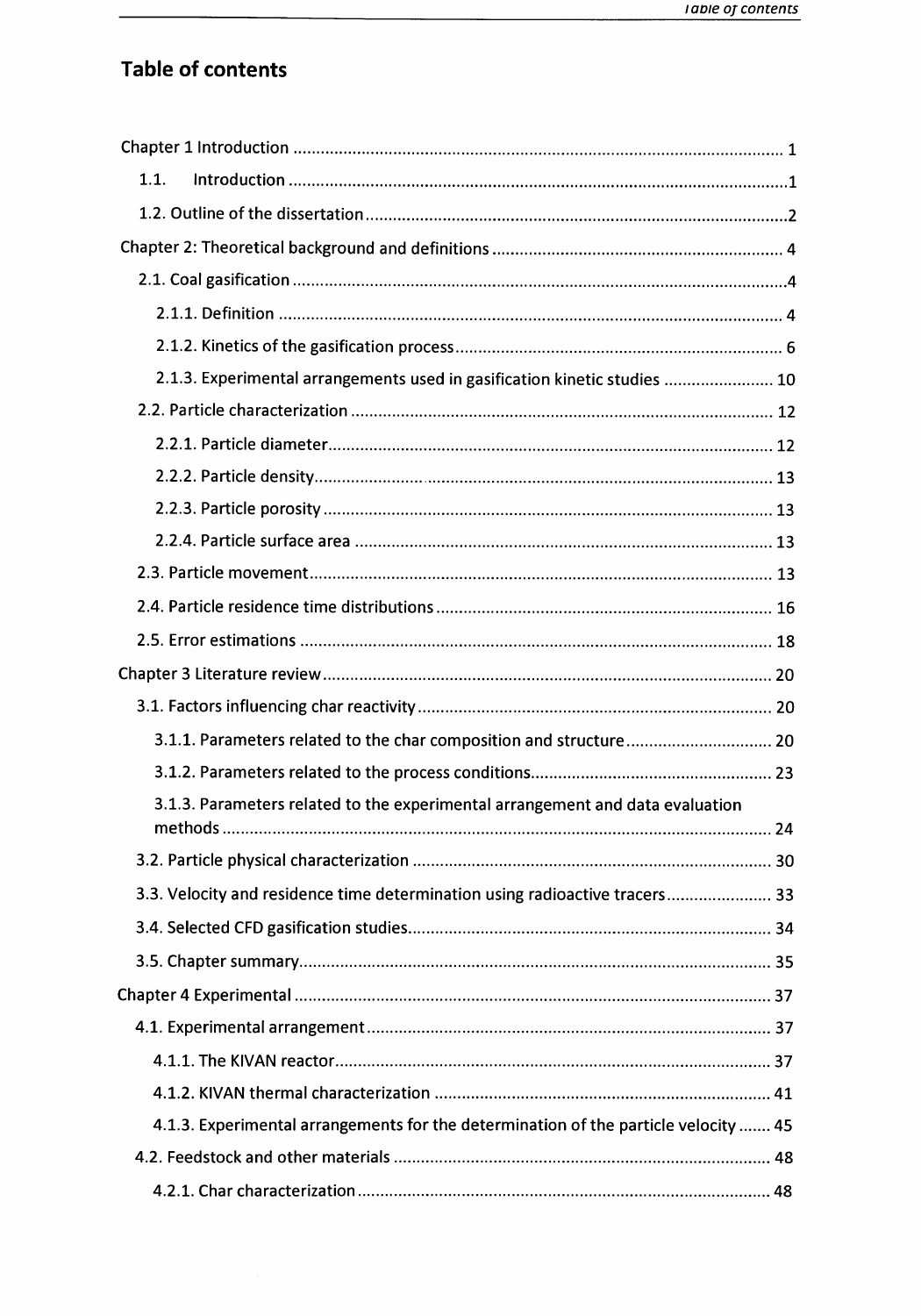| 4.3.2. Experimental determination of the particle velocity in KIVAN using radioactive                  |  |
|--------------------------------------------------------------------------------------------------------|--|
|                                                                                                        |  |
|                                                                                                        |  |
|                                                                                                        |  |
|                                                                                                        |  |
|                                                                                                        |  |
|                                                                                                        |  |
|                                                                                                        |  |
|                                                                                                        |  |
|                                                                                                        |  |
|                                                                                                        |  |
|                                                                                                        |  |
|                                                                                                        |  |
| 5.4.7. Summary of the data on particle characterization as a function of carbon                        |  |
|                                                                                                        |  |
|                                                                                                        |  |
|                                                                                                        |  |
| 5.5.2. Experimental determination of the particle velocity (tests using <sup>99</sup> Tc)  74          |  |
| 5.5.3. Comparison between theoretical and experimentally determined particle                           |  |
| 5.5.4. Extrapolation of the results of the tests using <sup>99</sup> Tc to the gasification conditions |  |
|                                                                                                        |  |
|                                                                                                        |  |
|                                                                                                        |  |
| 5.6.2. Comparison between HOK® gasification kinetics calculated based on                               |  |
|                                                                                                        |  |
|                                                                                                        |  |
|                                                                                                        |  |
| 6.1.                                                                                                   |  |
| 6.2.                                                                                                   |  |
|                                                                                                        |  |
| Appendix A: Compilation of correlations for the estimation of the drag coefficient 106                 |  |
|                                                                                                        |  |
| Appendix C: Temperatures measured in KIVAN during operation 109                                        |  |